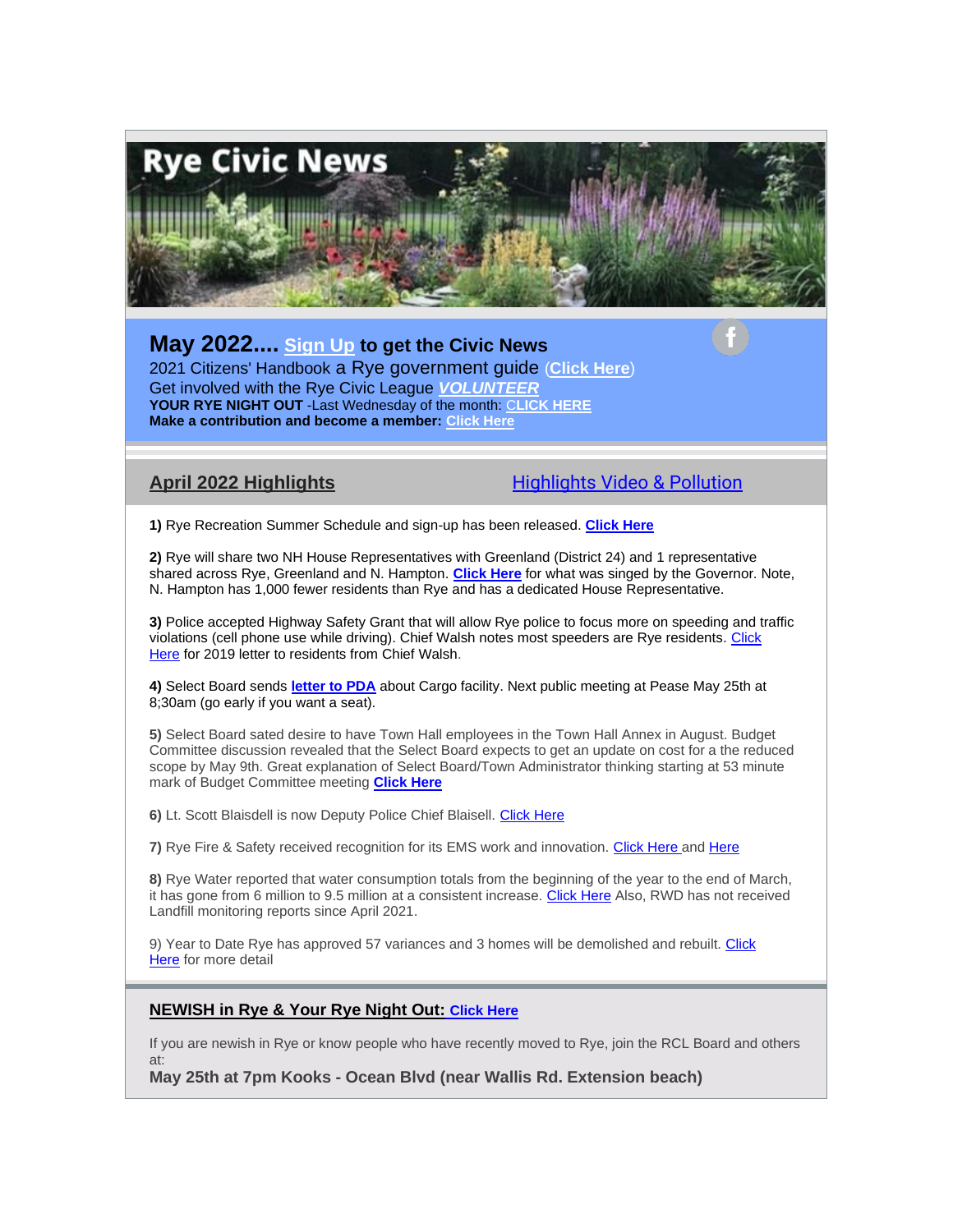This will be a social activity, just like the open public discussions each month at the conclusion of the RCL monthly meeting.

#### **Open Town Board Positions: [Click Here](https://www.town.rye.nh.us/sites/g/files/vyhlif3751/f/uploads/volunteer_opportunities_34.pdf)**

|                                                   | Rye Historic District Commission  2 Alternate Vacancies and 1 Member vacancy |
|---------------------------------------------------|------------------------------------------------------------------------------|
|                                                   |                                                                              |
| Recycling Education Committee  2 Member Vacancies |                                                                              |
|                                                   |                                                                              |
| Demolition Review Committee1 Alternate vacancy    |                                                                              |

### **General Announcements**

**1)** Mosquito Control Public Notice: **[Click Here](https://www.town.rye.nh.us/sites/g/files/vyhlif3751/f/uploads/rye_spray_notice_2022.pdf)**

**2)** Rules & Regulation is discussing the rewrite of Rye Zoning with the new Town Attorney This is not specifically stated for the [May 5th Agenda.](https://www.town.rye.nh.us/sites/g/files/vyhlif3751/f/agendas/5-5-2022_rules_and_regs_agenda.pdf)

**3)** Water/Environmental expert Mindi Messimer notified the Select Board of the Berry's Brook risk from Coakley landfill. **[Click Here](https://ryecivicleague.org/wp-content/uploads/2022/04/Messemer-Coakley.pdf)**. Note, if you are concerned with water pollution and the role of our wetlands, the RCL is working on a Rye educational session. **[e-mail](mailto:civicnews@ryecivicleague.org)** if you can help.

4) To celebrate the 400<sup>th</sup> anniversary of Rye in 2023, the Rye Heritage Commission (RHC) is looking for volunteers to work on a sub-committee that will propose signs that describe natural areas and the built environment in Rye. **[More Information](https://ryecivicleague.org/?p=6417)**

**5)** NH Civics and NHPR Building Civic Strength with Laura Knoy **May 3rd 6pm to 7pm.** Rochester Opera House. **[Click Here](https://www.eventbrite.com/e/building-civic-strength-from-rochester-opera-house-in-person-tickets-272106396557?aff=odcleoeventsincollection)** for In-person registration (required). Attend virtually - **[Click Here](https://www.eventbrite.com/e/building-civic-strength-from-rochester-opera-house-virtual-tickets-272102876027?aff=odcleoeventsincollection)**

**6)** NH Braver Angels event May 10th 7pm [More Information](https://ryecivicleague.org/?p=6545) and contact NH Leaders.

**7)** Rye Art Study (RAS) Meeting Monday 10:00am, May 16, 2022 Rye Congregational Church, Fellowship Hall. Nancy Morgan is a fabric artist who will speak about making the art that she loves. Refreshments will be served before the meeting.

8) Cedar Run Trailgate scheduled for June 1<sup>st</sup>

**9)** Have a home built before 1901? Learn what is being done by Rye Advocates. [Click Here](https://ryecivicleague.org/?p=5823)

**10)** Rye PTA, Rye Education Fund and Civic League Presidents explain their groups. [Click Here](https://youtu.be/DWks0m4ykZA)

**11)** Assessment Data: Online views of town lots [Click Here](http://r20.rs6.net/tn.jsp?t=xkvxbzabb.0.0.dyij4jiab.0&id=preview&r=3&p=http%3A%2F%2Fwww.caigisonline.com%2FRyeNH) 2022 Process Information [Click Here](https://www.town.rye.nh.us/assessing-department/pages/2022-revaluation-information)

**12)** GIS Town Mapping Software Presentation Video: [Click Here](http://r20.rs6.net/tn.jsp?t=xkvxbzabb.0.0.dyij4jiab.0&id=preview&r=3&p=http%3A%2F%2Fwww.townhallstreams.com%2Flocations%2Frye-public-library%2Fevents%2F24445%2Frye_public_library2) RCL [Conservation Commission notes](http://r20.rs6.net/tn.jsp?t=xkvxbzabb.0.0.dyij4jiab.0&id=preview&r=3&p=https%3A%2F%2Fryecivicleague.org%2F%3Fp%3D4283) on how to find properties with the Rye GIS mapping.

**13)** July 4th Fireworks will be on Friday July 1st this year. (our vendor retired and we could not get another vendor for July 4th)

### **Calendar of Upcoming Meetings**

TOWN Meetings will be at the Town Hall unless otherwise noted. Please check the agendas as locations are changing with the Covid 19 restrictions removed.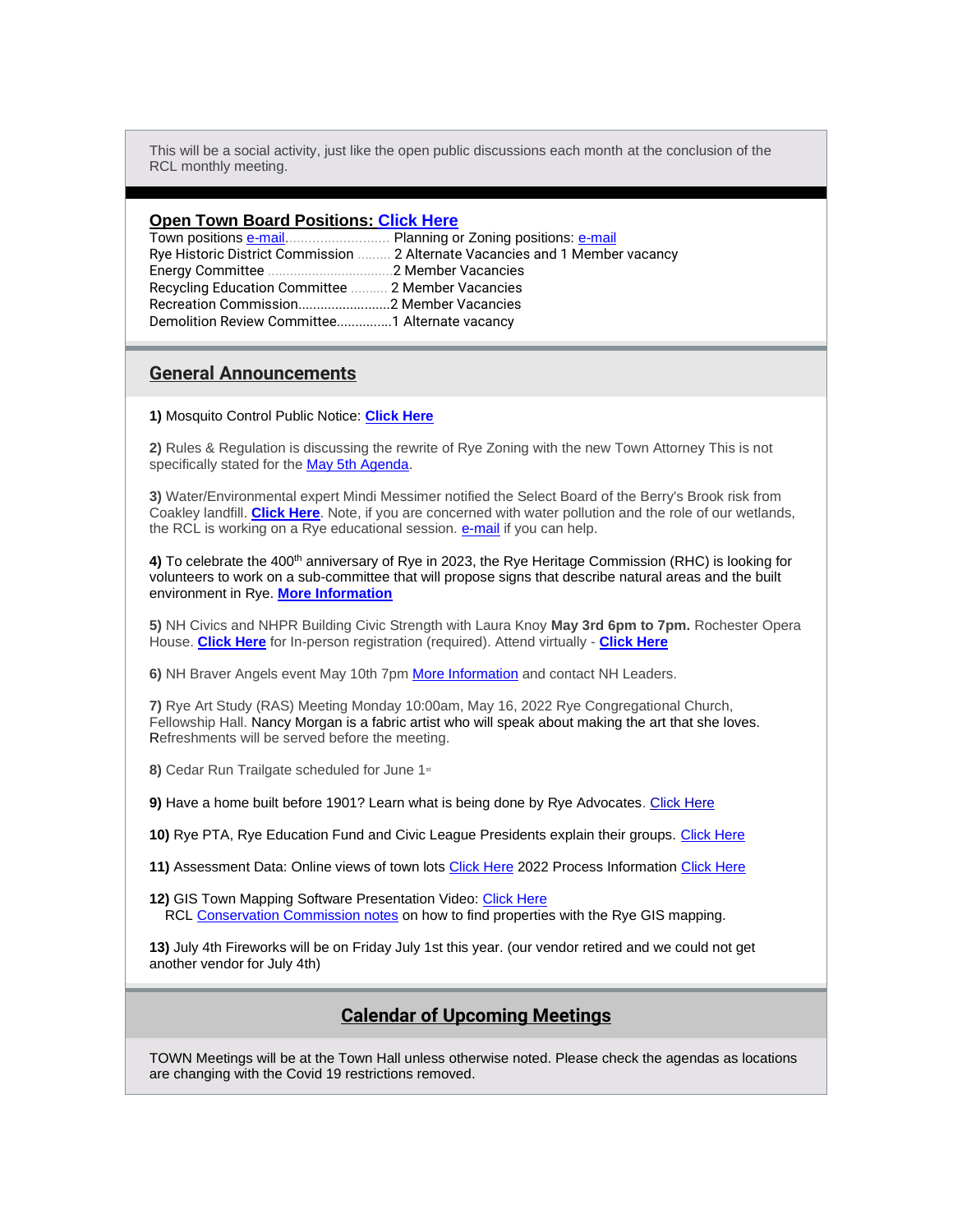| May 4th: Rye Water District <b>Construct</b> May 17th: |            |
|--------------------------------------------------------|------------|
|                                                        | May 18th   |
|                                                        | :May 19th: |
|                                                        | May 18th   |
| May 5th: Heritage Commission:.                         | May 23rd   |
|                                                        |            |
|                                                        |            |
|                                                        |            |

May 11th: School Board ...May 12th: Conservation Commission ....May 17th: Mosquito Control Commission May 17th: Recycling Education Committee May 18th: Historic District Commission May 19th: Beach Committee May 18th: School Board May 23rd: Select Board.



### **Select Board**

Meetings are 2nd and 4th Mondays of the month. Public Comments: At the beginning of meeting. 5 minute limit. Consent Agenda: Select Board will not discuss unless it is pulled off the consent agenda. Consent agenda is voted for as a block.

Citizen's Handbook information: [Click Here](https://ryecivicleague.org/wp-content/uploads/2020/10/Select-Board-2020.pdf)

Town Organizational Chart:...[..Click Here](https://www.town.rye.nh.us/sites/g/files/vyhlif3751/f/uploads/organizational_chart.pdf) Organizational Flow Diagram: [Click Here](https://www.town.rye.nh.us/sites/g/files/vyhlif3751/f/uploads/organizational_chart_info.pdf) Town Facebook Page:............. [Click Here](https://www.facebook.com/TownofRyeNH/?rf=138323789548498)

# **Select Board Meeting April 25th**

# Video Recording: [Click Here](https://townhallstreams.com/stream.php?location_id=32&id=44610)

### Draft Meeting Minutes: Not available

**1)** Army Core of Engineers will be working on the Star Island seawall, staging will be at Rye Harbor from April to November.

**2)** Rye Fire and Safety awarded and recognized. Click Here

**3)** DPW director recommends that Rye does not enter into a fuel contract now and waits until the market stabilizes. Select Board encouraged the DPW to top off the tanks while we are still on last year's lower rates

5) Select Board chair reads statement in response to resident Letter to the Editor (LTE) about process for allowing others to be considered for appointed positions. Select Board statement is not available. Click [Here](https://ryecivicleague.org/wp-content/uploads/2022/04/S-Joyce-Request-and-LTE.pdf) for LTE and resident response to statement.

**4)** Building permit feels are down 40% YTD, but expecting to climb. Note 4-26 budget committee meeting **[video](https://townhallstreams.com/stream.php?location_id=32&id=44611)** 1:25 sites historic increase in building and more monitoring for new Land Use Administrator.

5**)** Pavement costs have gone up considerably, but the budget is sufficient as additional funds were added to make up for Covid budget cut-backs. The planned miles of re-pavement will be made.

**7)** While Cell tower lease payments were received from AT&T, nothing has been received from Verizon. No discussion on allocating those funds. A butters had asked to have the tower camouflaged. 8**)** Beach business permits are done to four from a high of eight a few years ago. Protracted discussion about making changes base on Covid learning, but Select Board did not want to make changes.

**9)** Six applications were received for the new full time Land Use Administrator position.

# **Select Board Meeting April 11th**

Video Recording: Click [Here](https://townhallstreams.com/stream.php?location_id=32&id=44605)

Dr**aft Meeting Minutes: Not available two weeks after the meeting**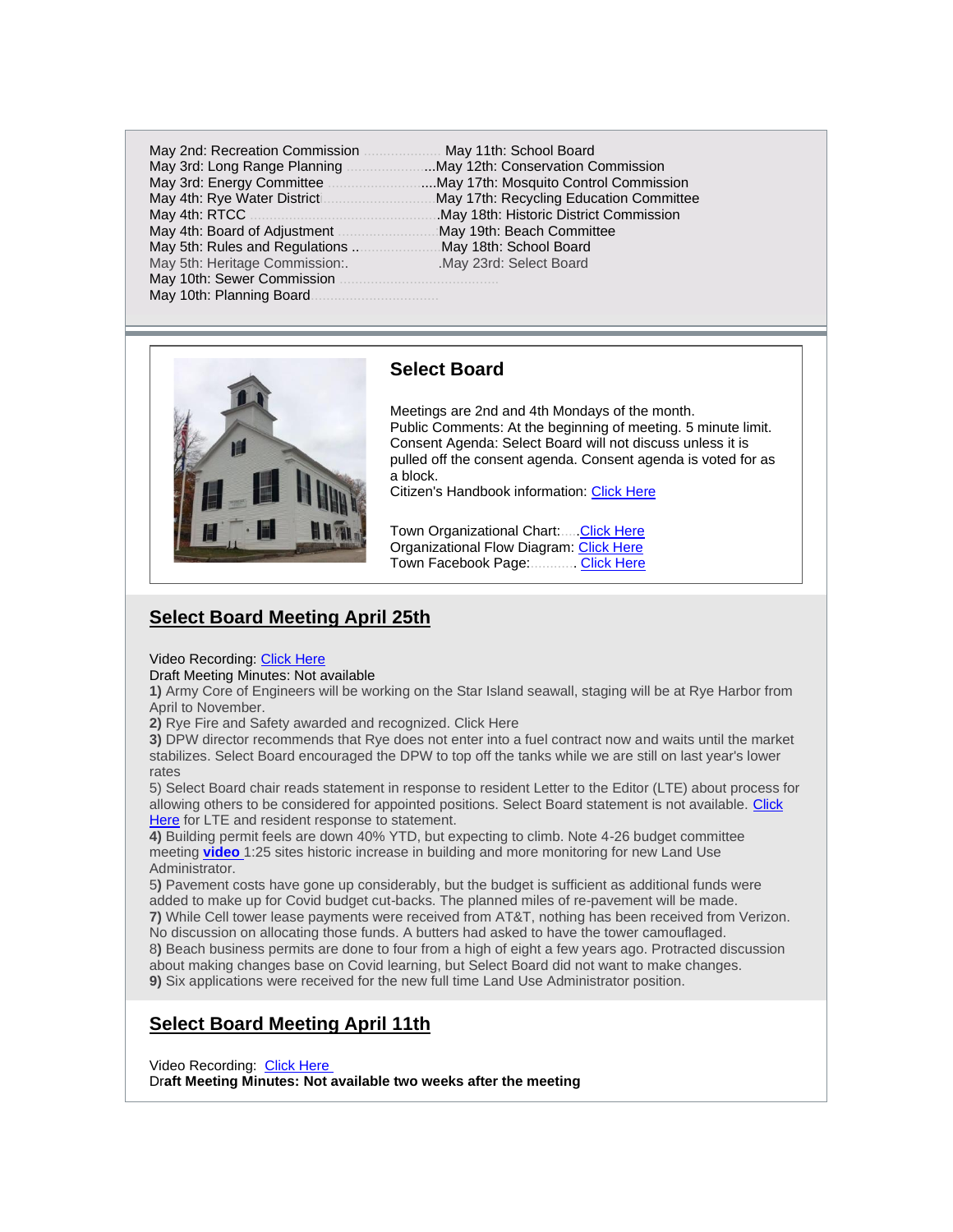**1)** Ceremony to "pin" Scott Blaisdell as Ryes' new Deputy Police Chief.

**2)** Continued discussion by a resident about the process for Select Board appointed positions. [Resident](https://ryecivicleague.org/wp-content/uploads/2022/04/BOS-Meeting-SJ-Notes-04.11.22.pdf)  [Statement.](https://ryecivicleague.org/wp-content/uploads/2022/04/BOS-Meeting-SJ-Notes-04.11.22.pdf) Rye Dog (ROMP) group comments positively to Select Board on impact from dog waste containers. [Click Here](https://ryecivicleague.org/wp-content/uploads/2022/04/Dog-Waste-Bin-Question-no-names.pdf)

3**)** After spending many hours volunteering to assist with the Master Plan (Long Range Planning Committee), resident presents strong statement. **[Click Here](https://ryecivicleague.org/wp-content/uploads/2022/04/D.W.-BOS-April-11th-2022.-Statement.pdf)** Under new Business Selectmen King suggested that the Select Board become more engaged in the Master Plan update, Chair Epperson stated that was not necessary.

**4)** Chief Walsh describes Highway Safety Grant (\$17K) that essentially provides an additional cruiser to be used for deterring speeding and discouraging cell phone use while driving.

**5)** Transfer Station will not be maintaining and using old equipment to create compost and will utilize a contractor to produce compost.

**6)** Aquarion Water provides update presentation to Select Board. **[Click Here](https://ryecivicleague.org/wp-content/uploads/2022/04/Aquarion-Rye-Select-Board-2022_04.pdf)** Residents can [buy rain](https://www.aquarionwater.com/conservation/rain-barrels)  [barrels](https://www.aquarionwater.com/conservation/rain-barrels) and seeking nominations for Environmental Champion Awards. [Click Here](https://www.aquarionwater.com/environment/environmental-champion-awards)

**7)** Parson's Creek pump out ordinance update, 66 properties not reporting septic pump or inspection. There are 634 properties in the Parson's Creek Watershed. Send a copy of septic pump out and inspection to Town Building Inspector. [More Information](https://www.town.rye.nh.us/selectmens-office/pages/pump-out-ordinance)

**8)** Select Board confirmed they are following their process for appointments to committees and commissions and no actions are required.

# **Select Board Non Public Meetings**

April 25th: Personnel and Litigation

April 11th: Hiring and Reputation

April 15th: Select Board took a formal vote formal vote for 500 Washington Rd. and waiving of A-Q for 0 Pioneer Rd. [Recorded Video.](https://townhallstreams.com/stream.php?location_id=32&id=44929) Draft meeting minutes; [Click Here](https://www.town.rye.nh.us/sites/g/files/vyhlif3751/f/minutes/04-15-22_bos_minutes.pdf)



**Rye Schools** Meets 3rd Wednesday at RJH

School Policies: [Click Here](http://sau50.org/about_us/school_board/policies) Rye 2021-2022 Budget Details: [Summary](https://ryecivicleague.org/wp-content/uploads/2021/01/RYE-21-22-FINAL-BUDGET-OVERVIEW.pdf) [Details](https://ryecivicleague.org/wp-content/uploads/2021/01/Rye-2021-2022-Final-Budget-Summary.pdf) Rye PTA: [Click Here](https://www.ryepta.org/) SAU50 Superintendent Bulletin: [February 2021](http://sau50.ss13.sharpschool.com/UserFiles/Servers/Server_124221/File/Superintendent%20Messages/Superintendent%20Bulletin%20February%202021.pdf) Rye Education Foundation: [Click Here](https://www.ryeeducationfoundation.org/) Citizen's Handbook information: [Click Here](https://ryecivicleague.org/wp-content/uploads/2020/10/Schools-2020.pdf) Introduction to PTA, REF and RCL: [Click Here](https://youtu.be/DWks0m4ykZA) Rye 2021-2022 School Calendar: [Click Here](http://sau50.ss13.sharpschool.com/UserFiles/Servers/Server_124221/File/School%20Calendars/Final%202021-2022/RYE%202021-2022%20Final%20%20-%20Calendar.pdf)

# **School Board Meeting: April 20th**

Recorded Video: [Click Here](https://drive.google.com/file/d/13t2qKnxi9p4C4N2QE_zXGhkkSg_ImlXt/view)

Draft Meeting minutes: not available

**1)** Board accepts resignation of Rye Junior High School Principal Marie Soucy with regret and best wishes in her position

**2)** Search committee for new Junior High School principal formed and the application process has begun. Search to be completed on or about May 31, 2022.

**3)** SAU 50 is seeking a new Facilities Manager. The application deadline is April 29th.

**4)** Mr. John Dinger has been hired as the new Grade 7 mathematics teacher

**5)** Replacement of the Rye Junior High School roof will begin on or about June 20th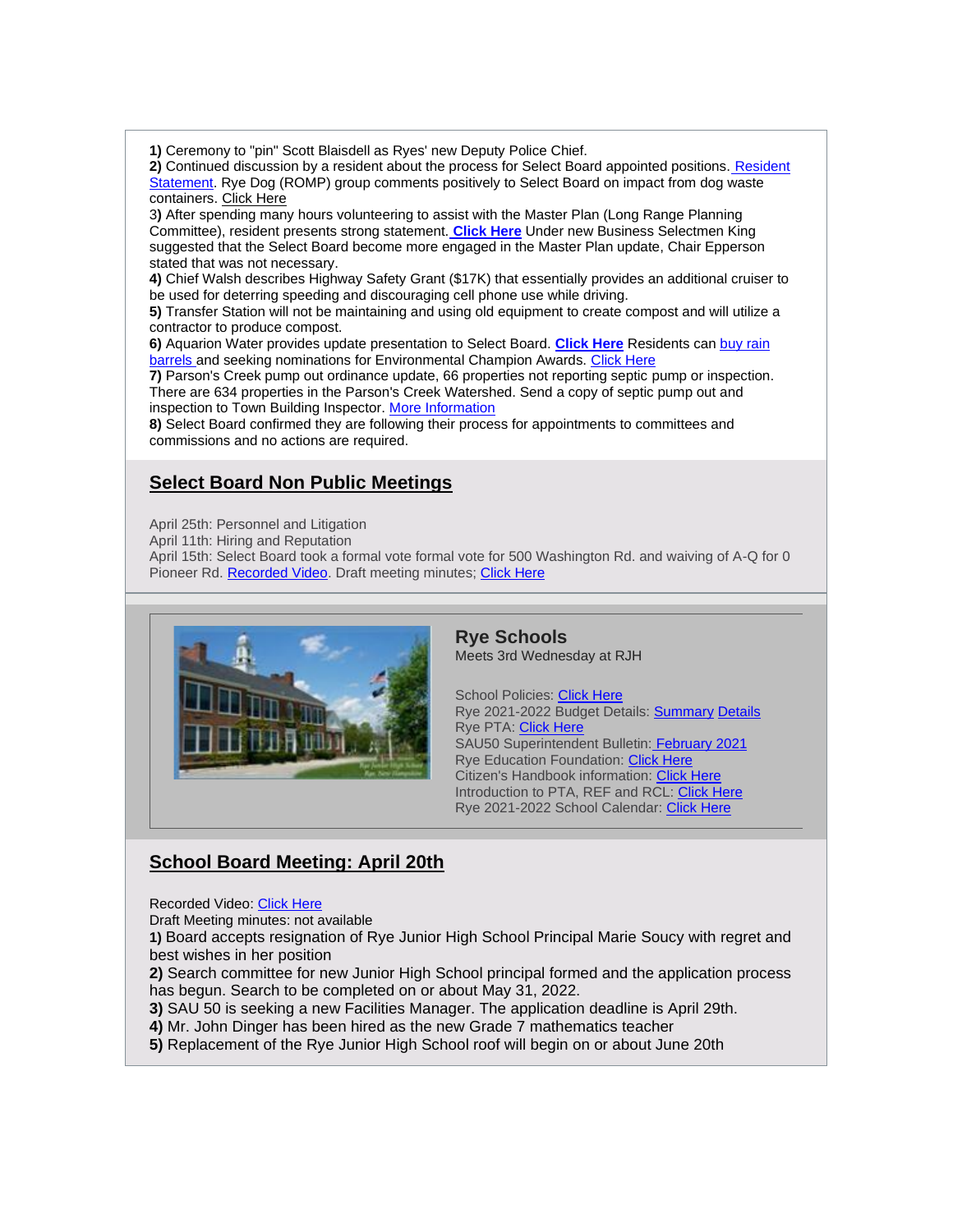# **SAU 50 School Board Meeting:**

1) Portsmouth High School #19 by US News Ranking [Click Here](https://www.usnews.com/education/best-high-schools/new-hampshire/rankings)



# **Rye Water District Meeting: March 2nd and Annual Meeting**

Water Use Guidelines: [Click Here](https://www.ryewaterdistrict.com/images/images_rwi/rwi_1076_2021_Water_Conservation_-_Web_version_1352902479_4269.pdf)

Draft Meeting Minutes: **[Click Here](https://www.ryewaterdistrict.com/documents/1076/RWD_Minutes_4-06-22.pdf)**

**1)** Garland Rd. pump project is almost complete.

2) Wallis Rd. project bids are in and the project goes to the Governors Exexutive Council in May/June.

**3)** Progress is being made on the grant to develop an asset management plan.

**4)** March had the highest monthly overall consumption over the past five years. It's also the highest annual average to the month of March. In looking at the totals from the beginning of the year to the end of March, it has gone from 6 million to 9.5 million at a consistent increase.

**5)** RWD moving forward with the interconnection agreements for the Benchmark and 30 unit development on Rt. 1.

**6)** RWD has not received Landfill monitoring updates from the town since April 2021. Data may be provided next month.

**7)** RWD will be providing 399 Breakfast Hill Rd water for Portsmouth Water customers as Portsmouth must provide bottled water because Coakley pollution prevents wells in this area.

# **Sewer Commission: April 12th**

Draft Meeting Minute[s:](https://www.town.rye.nh.us/sites/g/files/vyhlif3751/f/minutes/2._sewer_commission_meeting_minutes_march_8_2022.pdf) [Click Here](https://www.town.rye.nh.us/sites/g/files/vyhlif3751/f/minutes/4._sewer_commission_meeting_minutes_april_12_2022.pdf) (no video as meetings are at the RBVD Building)

**1)** NHDOT engineer explained the drainage project for the corner or Ocean Blvd and Cable Rd. Construction may take two months.

**2)** NHDOT will be repaving from Hampton to just north of Rye Harbor.

3) Much time and effort has been spend on getting the Utility billing module working with the new Town Tax software.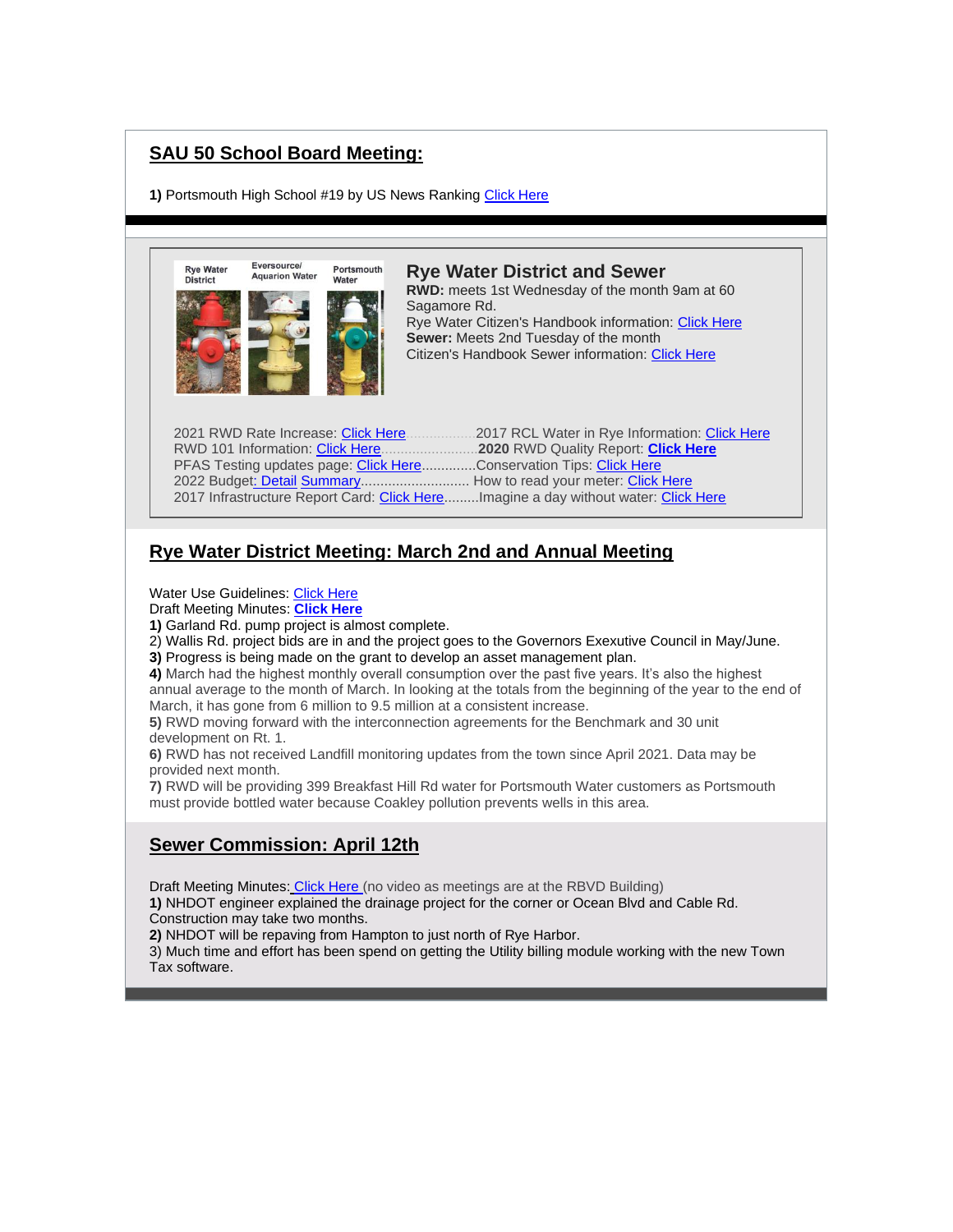

### **Planning Board**

Meets the 2nd Tuesday of the month Citizen's Handbook Information: [Click Here](https://ryecivicleague.org/wp-content/uploads/2020/10/Planning-and-Zoning.pdf)

Master Plan: [Click Here](https://www.town.rye.nh.us/planning-department/pages/master-plan) Master Plan since 2014: [Click Here](https://ryecivicleague.org/wp-content/uploads/2017/09/RCL-News-Master-Plan-updates-timeline-Sept-5-2017.pdf) and [Here](https://ryecivicleague.org/?p=3377) FEMA Floodplain presentation: [Click Here](https://www.town.rye.nh.us/sites/g/files/vyhlif3751/f/news/new_map_presentation_10-15-2020.pdf) Rye Code Book: [Click Here](https://www.town.rye.nh.us/sites/g/files/vyhlif3751/f/pages/town_of_rye_code_book_0.pdf) Parson's Creek Pollution Information: [Click Here](https://ryecivicleague.org/?p=2630) GIS Information: [Click Here](https://www.axisgis.com/RyeNH/Default.aspx)

# **Route 1 Development**

### **To Residents:**

What is happening on Route 1? What has been discussed, decided or what is the situation? The RCL will be working to capture this information to help residents and keep the discussions from being repeated. **[Click Here](https://ryecivicleague.org/wp-content/uploads/2022/04/Ryes-Route-1-draft-shell-V1-April-22.pdf)** to view the shell and **[e-mail us](mailto:civicnews@ryecivicleague.org)** if you can help with this effort.

# **Long Range Planning (aka Master Plan) April 5th**

### Recorded Video: [Click Here](https://townhallstreams.com/stream.php?location_id=32&id=44709)

Draft Meeting minutes: [Click Here](https://www.town.rye.nh.us/sites/g/files/vyhlif3751/f/minutes/lrp_minutes_4-05-22.pdf)

**1)** The LRP Committee has been "restaffed" and is now made of 2 Planning Board members, Chair Rob Wright and Kathryn Garcia, along with the assistance of Planning and Zoning Administrator, Kim Reed. Also, Chair Pat Losik was sat as a LRP member on April 5th.

2**)** The agenda for the LRP April 5th meeting has been removed but meeting minutes are available **[Click](https://www.town.rye.nh.us/sites/g/files/vyhlif3751/f/minutes/lrp_minutes_4-05-22.pdf)  [Here](https://www.town.rye.nh.us/sites/g/files/vyhlif3751/f/minutes/lrp_minutes_4-05-22.pdf)**.

**3)** LRP motioned to approach Julie LaBranche as a consultant to provide a budgetary estimate for the funds required to get the Committee through step C in the previously noted timeline to rewrite the Master Plan." Namely to write an RFQ "by May."

### **Other Information:**

NH Statute re: Master Plan requirements [Click Here](https://ryecivicleague.org/wp-content/uploads/2021/03/NH-Title-64-section-674-Planning.pdf) Current Rye Master Plan [Click Here](https://www.town.rye.nh.us/planning-department/pages/master-plan) References: Stratham Master Plan [Click Here.](https://www.strathamnh.gov/sites/g/files/vyhlif5051/f/uploads/2019.11.20_masterplan_adopted.pdf)..... [Bedford Master Plan RFP](http://granitestatefutures.org/news/wp-content/uploads/2018/06/Bedford_Master_Plan_RFP_2_27_2018.pdf) **[Exeter Action Plan](https://www.exeternh.gov/sites/default/files/fileattachments/planning_amp_sustainability/page/10161/master_plan_analysis_memo_to_pb_4-8-2021.pdf)** Resident synopsis of past Rye Master Plans . **[Click Here](https://ryecivicleague.org/wp-content/uploads/2021/02/Opinion-Feb-Master-Plan-2021.pdf)** Chronological History leading to the 1985 Master Plan [Click Here](https://ryecivicleague.org/wp-content/uploads/2021/05/Chronology-of-the-Rye-MP-May-2021.pdf)

# **Planning Board Technical Review Committee (TRC) Meeting:**

**1)** None

# **Planning Board Meeting: April 12th**

Recorded Video: [Click Here](https://townhallstreams.com/stream.php?location_id=66&id=44613)

Town Draft Meeting Minutes[:](https://www.town.rye.nh.us/sites/g/files/vyhlif3751/f/minutes/pb_minutes_3-09-21.pdf) [Click Here](https://www.town.rye.nh.us/sites/g/files/vyhlif3751/f/minutes/pb_minutes_4-12-22.pdf)

**1)** Discussion of updating the process so street names and unit numbers can be assigned faster.

2) Rules and Regulations will begin to work with the new Town Attorney to rewrite Rye Zoning.

# **Rules and Regulations:**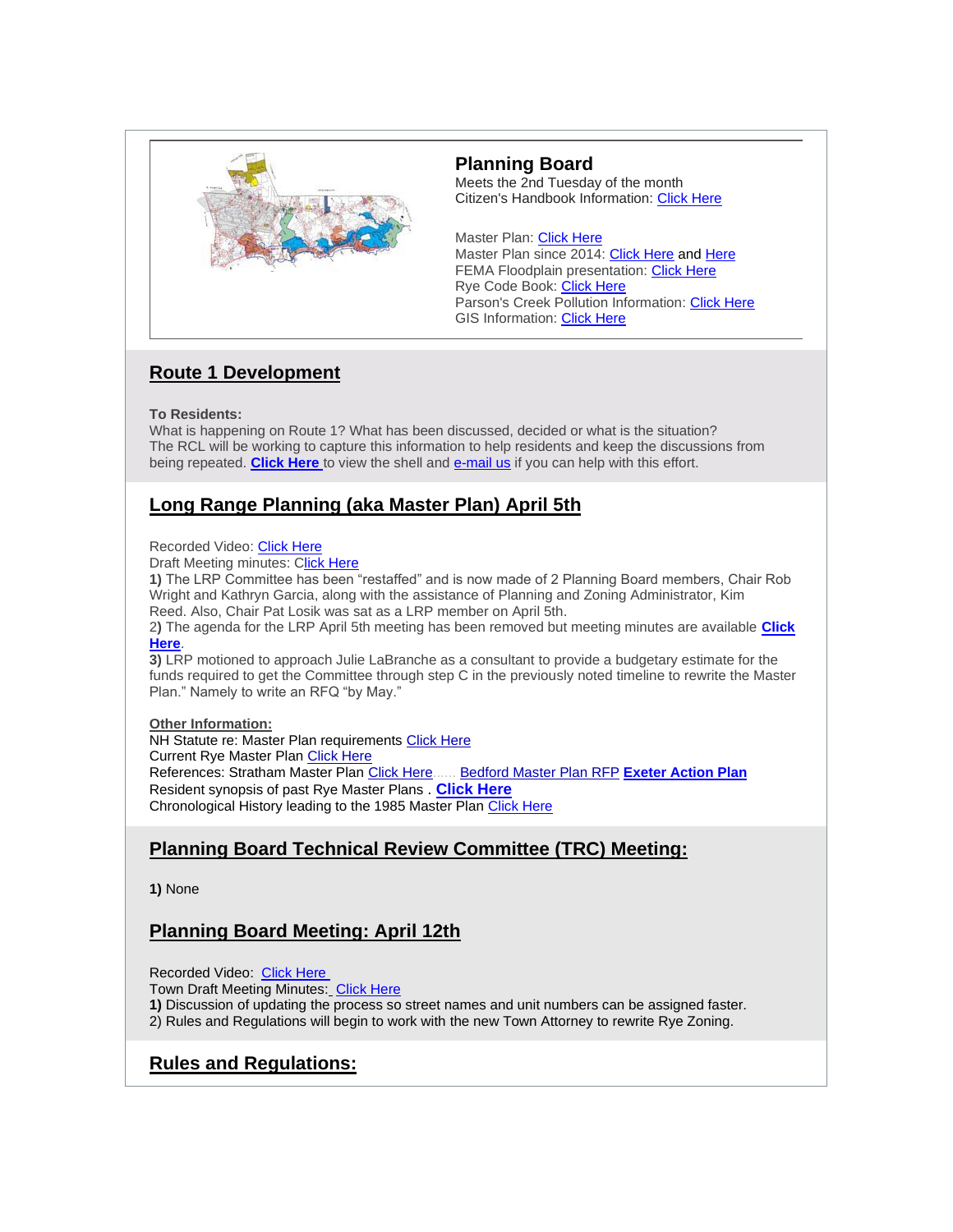See [town ballot](https://www.town.rye.nh.us/sites/g/files/vyhlif3751/f/uploads/sample_ballot_3-8-22.pdf) for 2022 Ordinances or the [RCL Warrant Presentation](https://ryecivicleague.org/wp-content/uploads/2022/02/RCL-2022-Warrant-Articles-post-Delib-Meeting.pdf) **1)** Will be working with new Town Attorney to rewrite Zoning Ordiances

### **Planning Board Agenda May 10th**

Agenda: Not posted

Code of the **Town of Rye**  **Zoning Board of Adjustments:**

Meets 1st Wednesday Citizen's Handbook information: [Click Here](https://ryecivicleague.org/wp-content/uploads/2020/10/zba-2020.pdf)

Rye Beach Village District Zoning is independent of

Town of Rye Code Book: [Click Here](https://www.town.rye.nh.us/sites/g/files/vyhlif3751/f/pages/town_of_rye_code_book_0.pdf)

COUNTY OF ROCKINGHAM

the Rye ZBA. [Click Here](https://www.town.rye.nh.us/building-inspection-code-enforcement/pages/rye-beach-village-district)

**NEW HAMPSHIRE** 

GIS Information: [Click Here](https://www.axisgis.com/RyeNH/Default.aspx)

# **Zoning Board of Adjustment Meeting Minutes: April 6th**

Recorded Video: **[Click Here](https://townhallstreams.com/stream.php?location_id=66&id=44612)**

Draft meeting minute[s:](https://townhallstreams.com/stream.php?location_id=66&id=44071) [Click Here](https://www.town.rye.nh.us/sites/g/files/vyhlif3751/f/minutes/boa_minutes-4-6-22.pdf)

**RCL Notes and Relief/Variances Tracking Table: [Click Here](https://ryecivicleague.org/wp-content/uploads/2022/04/Apr-22-ZBA.pdf)** [5](https://ryecivicleague.org/wp-content/uploads/2022/02/Feb-ZBA-2022.pdf)7 Variances YTD

**1)** 133 Washington Rd. Approved 5-0 impervious surface to 16.4% [Case #16-2022](https://ryecivicleague.org/wp-content/uploads/2022/04/ZBA-Case-16-2022.pdf)

2) 10 Huntervale Ave. Approved 5-0 four variances for expanding a non-conforming building  $\frac{ \text{Case } # \ 17}{ \cdot}$ [2022](https://ryecivicleague.org/wp-content/uploads/2022/04/ZBA-Case-17-2022.pdf)

3) 25 Breakers Rd. Approved 4-0 four variances for expanding a non-conforming building [Case #11-2022](https://ryecivicleague.org/wp-content/uploads/2022/04/ZBA-Case-11-2022.pdf)

# **Zoning Board of Adjustment Agenda: May 4th**

Agenda: [Click Here](https://www.town.rye.nh.us/sites/g/files/vyhlif3751/f/agendas/may_4_2022.pdf)

- **1)** 1641 Ocean Blvd. Administrative appeal and addition of a deck
- 2) 1 Lock Rd. Administrative appeal about a driveway permit required
- **3)** 1 Lock Rd. Expansion of a non-conforming building
- **4)** 6 Richard Rd. Construction in non-conforming lots.



# **Rye Library**

Library Strategic Plan page: [Click Here](https://ryepubliclibrary.org/about-us/strategic-planning/2018-2023-strategic-plan/) Library Usage Statistics: [Click Here](https://www.dropbox.com/sh/dgn0vhq94lifxs1/AAA6YffiXJVmd5dGXOUI0tvJa?dl=0&preview=2019+Stats+Poster+8.5x11.pdf) Friends of RPL: [Click Here](https://ryepubliclibrary.org/resources/library-services/friends-of-rpl/) RPL Facebook page: [Click Here\]](https://www.facebook.com/Rye-Public-Library-188221514543239/) Citizen's Handbook information: [Click Here](https://ryecivicleague.org/wp-content/uploads/2020/10/LBOT-2020.pdf) Sign up for Monthly Newsletter: [Click Here](https://visitor.r20.constantcontact.com/manage/optin?v=001MsT4_iATVeTU-SV46q230qUUkp3wl0BLYawihMo9DX0E-z2BvZ2kz4xq5cWzL5hz9yQit5uMPAVP3vGO2XicGZo0S3bom_SuuJ0gQP_QQIb1MGIV9mXMSo4I2rq6-ZP3CPCTakBYXRtlAK7UQtE-N_-B7xbVvwE0)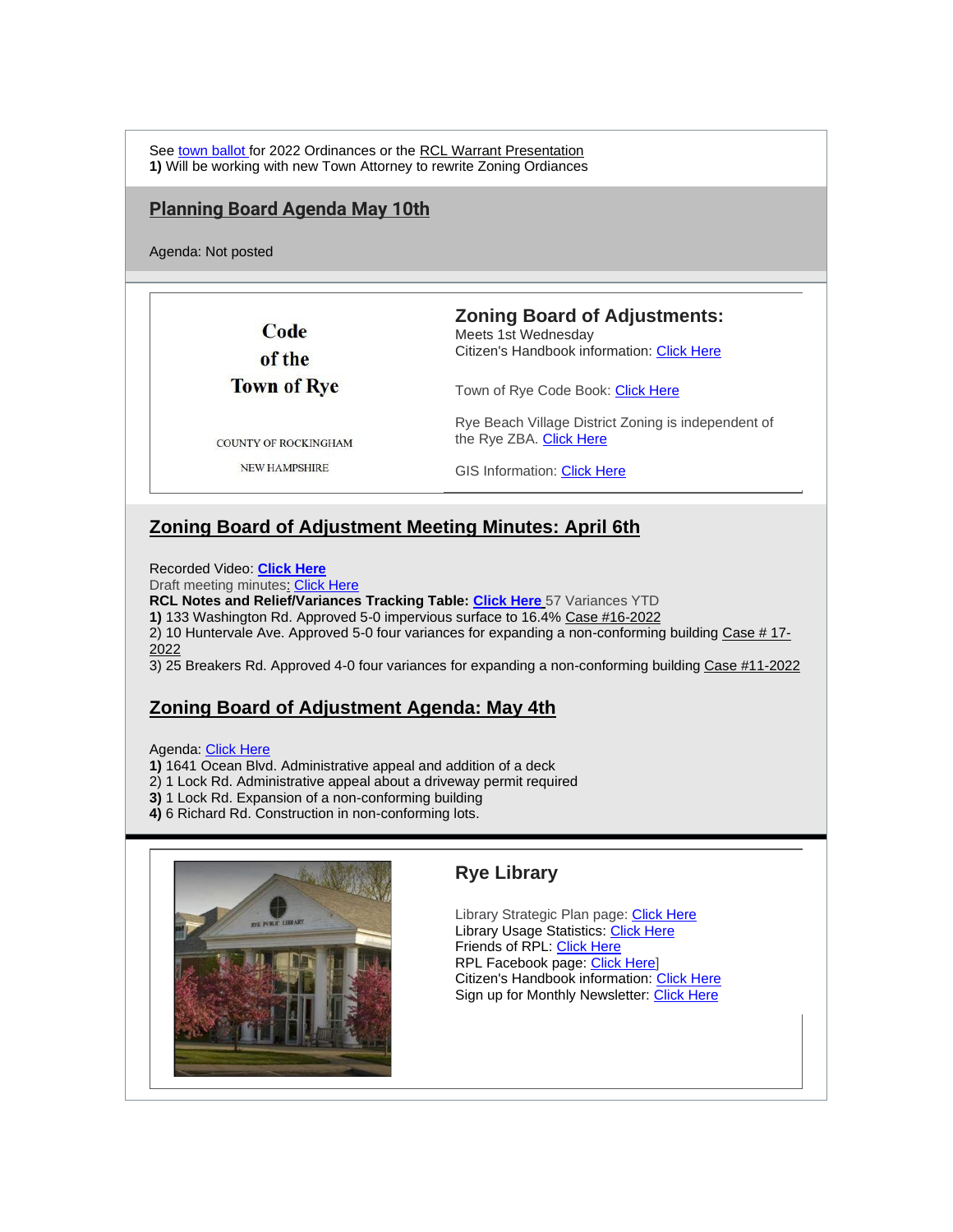# **Library Board of Trustees (LBOT) Meeting: April 19th**

Recorded Video: [Click Here](https://townhallstreams.com/stream.php?location_id=66&id=44942)

Draft meeting minutes:. **[Click Here](https://ryecivicleague.org/wp-content/uploads/2022/04/Rye-Public-Library-draft-meeting-minutes_April-19-2022.pdf)**

**1)** Discussion with Mr. Hale and Mr. Weinraub regarcing planning for the Library Common. They will be meeting with Director Richmond and then again with the board on May 26th to review the new suggestions.

**2)** Patrons continue to bestow gifts to the Library, most recently Art Books in memory of Ria Rasmussen and a NH Atlas from the Labrie family.

# **Natural Resource Inventory December 2021**

Full Report: [Click Here.](https://ryecivicleague.org/wp-content/uploads/2022/04/rye_nri_report_2021.pdf)...........[.Executive Summary.](https://ryecivicleague.org/wp-content/uploads/2022/04/Exec-Summary.pdf)........[..Habitat section.](https://ryecivicleague.org/wp-content/uploads/2022/04/Habitat-Protection.pdf)........ [all Maps](https://ryecivicleague.org/wp-content/uploads/2022/04/NRI-all-Maps.pdf) Map 1 [Base-line](https://ryecivicleague.org/wp-content/uploads/2022/04/NRI-Map-1-Base-Line.pdf) ............................ Map 6 [Sea level rise..](https://ryecivicleague.org/wp-content/uploads/2022/04/NRI-Map-6-Sealevel-rise.pdf)................Map 11 [Soil limitations](https://ryecivicleague.org/wp-content/uploads/2022/04/NRI-Map-11-Soil-limitations.pdf) Map 2 [Watershed Boundaries.](https://ryecivicleague.org/wp-content/uploads/2022/04/NRI-Map-2-Wetlands-Boundries.pdf) Map 7 [Water Quality.](https://ryecivicleague.org/wp-content/uploads/2022/04/NRI-Map-7-Shellfish.pdf) Map 12 [Farm lands](https://ryecivicleague.org/wp-content/uploads/2022/04/NRI-Map-12-Farmlands.pdf) Map 3 [Groundwater](https://ryecivicleague.org/wp-content/uploads/2022/04/NRI-Map-3-Groundwater.pdf) .......................Map 8 [Forest Resources.](https://ryecivicleague.org/wp-content/uploads/2022/04/NRI-Map-8-Forest-Resources.pdf)...........Map 13 [Scenic Resources](https://ryecivicleague.org/wp-content/uploads/2022/04/NRI-Map-13-Scenic.pdf) Map 4 [FEMA Flood 100 & 500](https://ryecivicleague.org/wp-content/uploads/2022/04/NRI-Map-4-FEMA.pdf) ......Map 9 [Wildlife action.](https://ryecivicleague.org/wp-content/uploads/2022/04/NRI-Map-9-Wildlife.pdf)..................Map 14 [Conserved Land](https://ryecivicleague.org/wp-content/uploads/2022/04/NRI-Map-14-Isles-of-Shoals.pdf) Map 10 [Productive Forest soils.](https://ryecivicleague.org/wp-content/uploads/2022/04/NRI-Map-10-Productive-Soil.pdf) Map 15 [Unfragmented Land](https://ryecivicleague.org/wp-content/uploads/2022/04/NRI-Map-15-fragmented-land.pdf)



### **Conservation Commission**

Meets third Thursday of the month Citizen's Handbook information: [Click Here](https://ryecivicleague.org/wp-content/uploads/2020/10/Conservation-Commission-2020.pdf)

Engaging with CC Process: **[Click Here](https://www.town.rye.nh.us/conservation-commission/pages/process-nhdes-wetlands-applications-regular-expedited-and-shoreland)** Application Checklist for ZBA: [Click Here](https://www.town.rye.nh.us/sites/g/files/vyhlif3751/f/uploads/application_checklist_zba.pdf) Maps of Rye Conservation Maps: [Click Here](https://www.town.rye.nh.us/conservation-commission/pages/maps-conservation-lands-rye) Conservation Parcels: [Click Here](https://www.town.rye.nh.us/sites/g/files/vyhlif3751/f/uploads/conslands_ryemp_24x36.pdf) GRANIT Conservation Properties: [Click Here](https://www.town.rye.nh.us/sites/g/files/vyhlif3751/f/uploads/conservation_land.pdf) Goss Farm Information: [Click Here](https://www.town.rye.nh.us/conservation-commission/pages/goss-farm-information) Land Conservation for Wetlands: [Click Here](https://www.town.rye.nh.us/sites/g/files/vyhlif3751/f/uploads/nature_conservancy_nh_granit_nhdes_land_conservation_for_water_resource_protection_map_buffers_for_water_quality_protection_2018.pdf) Town Forest Management Plan: [Click Here](https://www.town.rye.nh.us/sites/g/files/vyhlif3751/f/uploads/town_forest_management_plan_-_final_08-2020.pdf) Town Forest Map: [Click Here](https://www.town.rye.nh.us/sites/g/files/vyhlif3751/f/uploads/featuresmap.pdf) Town Forest trails: [Click Here](https://www.town.rye.nh.us/sites/g/files/vyhlif3751/f/uploads/map_1.pdf)

# **Conservation Commission (CC) Meetings: April 14th and 19th**

April 14th Recorded Vide[o:](https://townhallstreams.com/stream.php?location_id=32&id=44066) [Click Here](https://townhallstreams.com/stream.php?location_id=32&id=44607) April 14h: Draft meeting minutes: [Click Here](https://www.town.rye.nh.us/sites/g/files/vyhlif3751/f/minutes/04-14-22_cc_minutes.pdf) April 19th Recorded Video: [Click Here](https://townhallstreams.com/stream.php?location_id=32&id=44930) April 19th Draft Meeting Minutes: not available RCL Meeting note[s:](https://ryecivicleague.org/wp-content/uploads/2022/04/March-2022-Rye-Conservation-Notes.pdf) [Click Here](https://ryecivicleague.org/wp-content/uploads/2022/04/April-22-Rye-Conservation-Commission.pdf)

**1)** At April 19th discussion to transfer \$300K that Conservation borrowed from the Town for the \$700K 500 Washington Rd/Parsonage settlement, Commission would not support resident request that the \$300K be provided to the Town Library. While Member Grote indicated that she would raise this at the Budget Committee, it was not discussed at the April 26th meeting.

2) Cedar Run Trailgate scheduled for June 1<sup>st</sup>

**3)** In response to removing trees in the wetlands, 5 Whitehorse Lane proposes to plant 176 trees and shrubs as part of a 50' buffer (to Berry Brook Watershed) restoration and new proposed pool in the buffers.

**4)** The fuel line to gas tanks for first responder fueling system at Rye Harbor will need to be replaced as a fitting failed inspection.

**5)** Goss Farm: Lightning rod for the barn, Purple Martin Gourd, and final bill for irrigation well received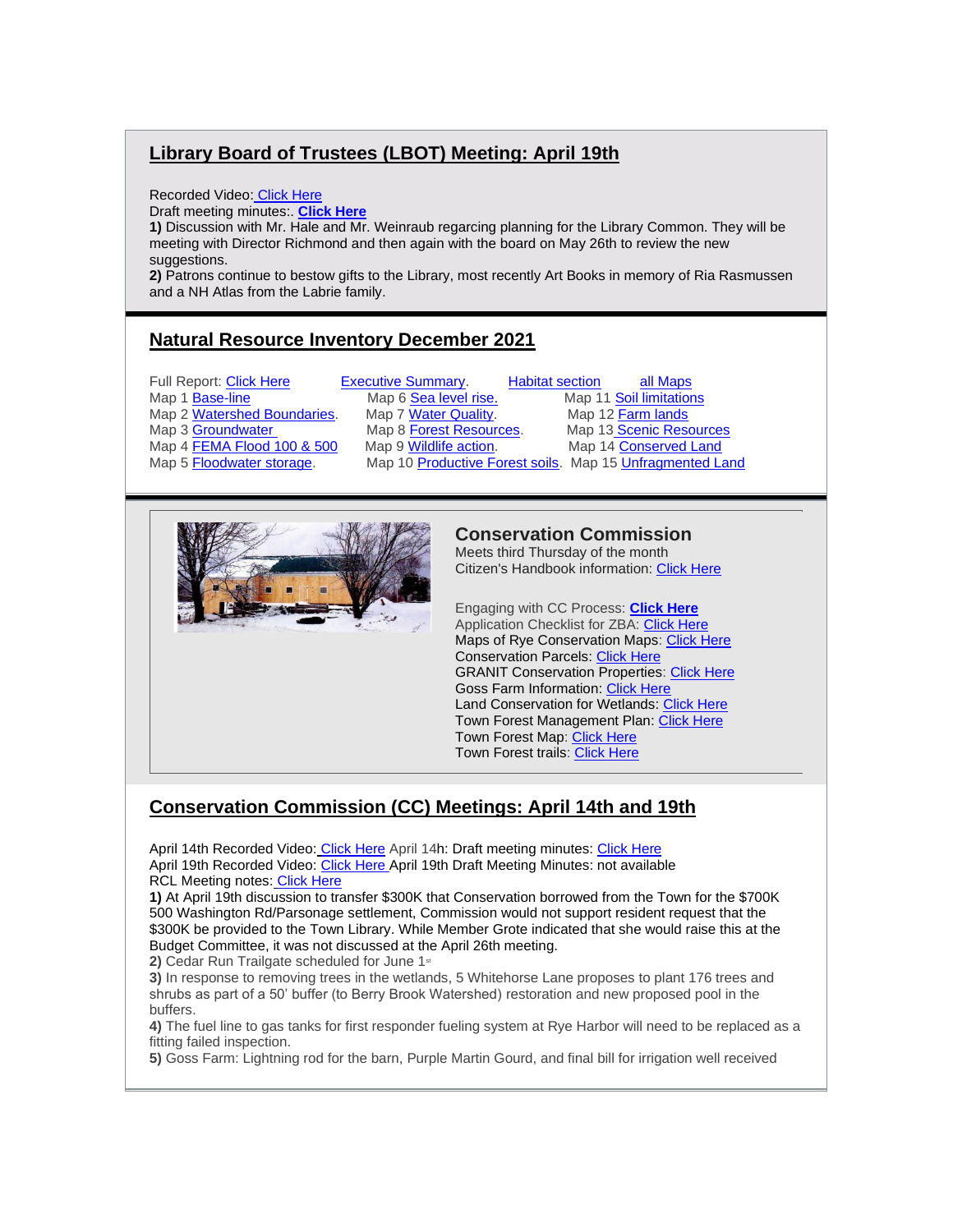

# **RYE 400th Anniversary**

2023 is the 400th Anniversary for Rye and several other towns. This section will focus on those activities.

# **What is happening in 2023?**

**1)** The town will distribute funds from the \$20,000 warrant article that passed. **2)** A Rye 400th steering committee is being established and will recommend to the Select Board who should receive funding based on proposals for activities/ events it receives.



**Rye Recreation** First Monday of the month Citizen's Handbook information: [Click Here](https://ryecivicleague.org/wp-content/uploads/2020/10/Recreation-2020.pdf)

Program Flyers: [Click](https://www.town.rye.nh.us/recreation/pages/program-flyers) Here Online Registration page: [Click Here](https://web1.vermontsystems.com/wbwsc/nhryewt.wsc/splash.html) Recreation 2011 Master Plan: [Click Here](https://www.town.rye.nh.us/sites/g/files/vyhlif3751/f/uploads/rye_recreation_department_master_plan_2011.pdf)

# **Recreation Commission Meeting:**

No April agenda or meeting minutes



# **Heritage, Historic & Demolition**

Citizen's Handbook: [Heritage](https://ryecivicleague.org/wp-content/uploads/2020/10/Heritage-Commision-2020.pdf) Citizens Handbook: [Historic District](https://ryecivicleague.org/wp-content/uploads/2020/10/Historic-2020.pdf)

Rye Heritage Merchandise: [Click Here](https://www.town.rye.nh.us/sites/g/files/vyhlif3751/f/uploads/hat_order_form.pdf) Heritage Commissions donations: [Click Here](https://www.eb2gov.com/EB2Gov.dll/TownLaunch?towncode=6862) Heritage Facebook Page: [Click Here](https://www.facebook.com/ryeheritage) Historic District Booklet #4: [Click Here](https://www.town.rye.nh.us/sites/g/files/vyhlif3751/f/uploads/hdc_booklet_4th_edition.pdf) Demolition Review Procedure: [Click Here](https://www.town.rye.nh.us/sites/g/files/vyhlif3751/f/uploads/demo_review_procedure_2012.pdf) Graveyards needing adoption: [Click Here](https://www.town.rye.nh.us/sites/g/files/vyhlif3751/f/uploads/graveyard_list_4-21-21.jpg) Graveyard Histories: **[Story 1](https://www.town.rye.nh.us/sites/g/files/vyhlif3751/f/uploads/graveyard_1.pdf) [Story 2](https://www.town.rye.nh.us/sites/g/files/vyhlif3751/f/uploads/graveyard_2.pdf)** Shop Rye Historical Merchandise: [Click Here](https://www.ryenhhistoricalsociety.org/gift-shop)

# **Heritage Commission Meeting: April 7th**

Draft meeting minutes: [Click here](https://www.town.rye.nh.us/sites/g/files/vyhlif3751/f/minutes/04-07-22_hc_minutes.pdf) Recorded Video: [Click Here](https://townhallstreams.com/stream.php?location_id=32&id=44602)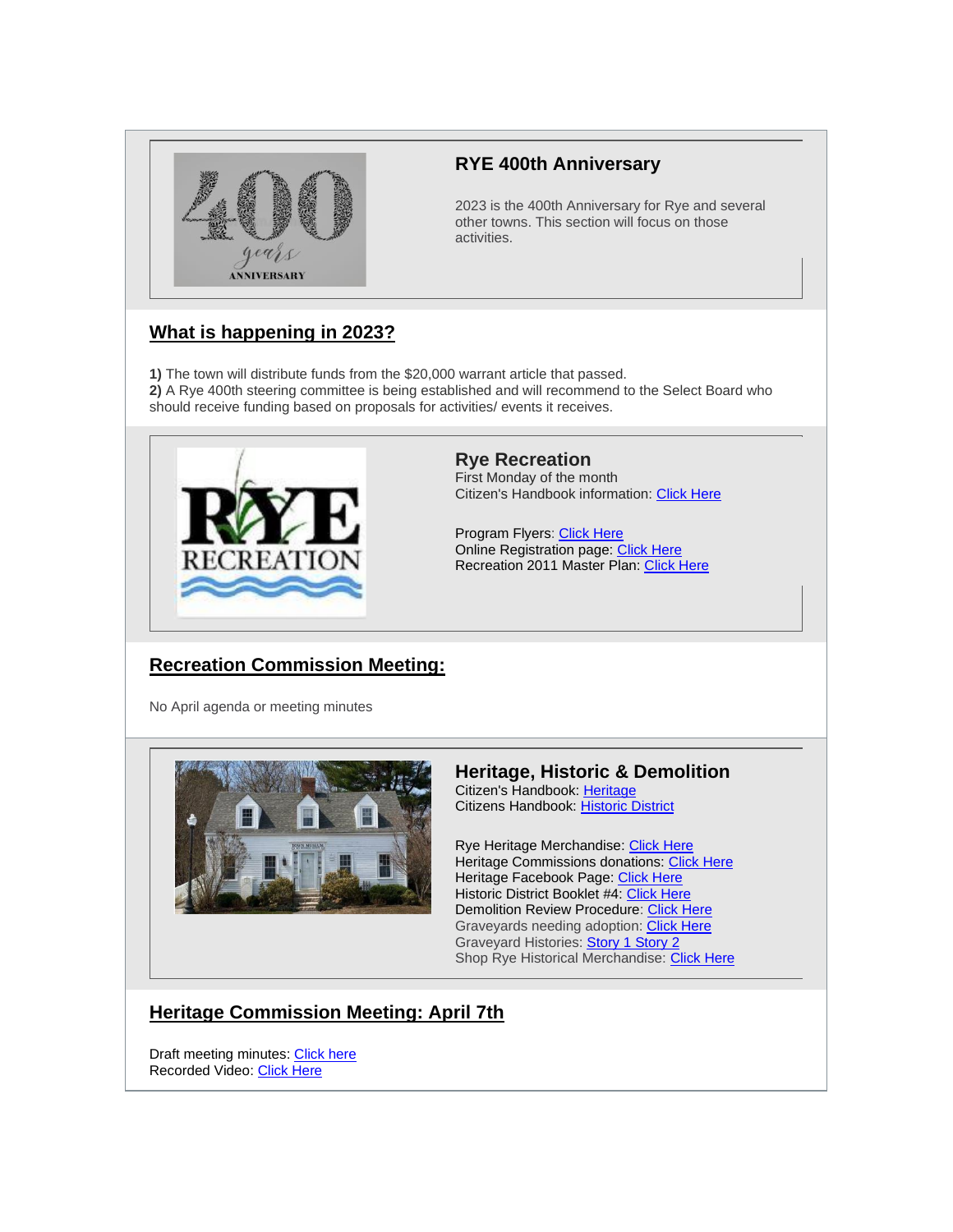- **1)** Rye Advocates group digitizing info and photos of old houses is one half complete
- **2)** Historic Signage sub committee has six members and is making good progress.
- **3)** Monumental windows on 2nd floor of town hall are being repaired.
- 4) Continued discussion of updating Chap 9 of the master plan; final updates due end of April
- **5)** RHC will staff refreshment table for Memorial Day ceremony

### **Demolition Review:**

None

# **Historic District Commission Meeting April 13th**

Recorded Video **[Click Here](https://townhallstreams.com/stream.php?location_id=32&id=44606)** Draft meeting minutes: [Click Here](https://www.town.rye.nh.us/sites/g/files/vyhlif3751/f/minutes/04-07-22_hc_minutes.pdf) RCL meeting notes: Click Here **1)** Public hearing on 562 Washin

# **Rye Town Center Committee Meeting:**

No April meeting



# **Energy & Recycling**

Rye Energy Reports: [Click Here](https://www.town.rye.nh.us/energy-committee/pages/rye-energy-reports) Recycling Brochure: [Click Here](https://www.town.rye.nh.us/sites/g/files/vyhlif3751/f/uploads/recycling_center_brochure.pdf) Food Compost Program: [Click Here](https://www.town.rye.nh.us/sites/g/files/vyhlif3751/f/uploads/updated_rye_food_waste_collection_info_11_17_15.pdf) **Zero Waste Presentation: [Click Here](https://www.town.rye.nh.us/sites/g/files/vyhlif3751/f/uploads/wastezero_presentation_12-15-14.pdf)** Community Power Information: [Click Here](https://ryecivicleague.org/wp-content/uploads/2021/10/Brochure-two-pager-Community-Power.pdf)

# **Rye Energy Committee Meeting: April 5th**

Recorded Video: [Click Here](https://townhallstreams.com/stream.php?location_id=32&id=44600)

Draft meeting minutes: **[Click Here](https://www.town.rye.nh.us/sites/g/files/vyhlif3751/f/minutes/04-05-22_rec_minutes.pdf)**

**1)** Recommending Heat Pumps for the Town Hall Annex - statement made to the Select Board

2) Community Power organization rules could be completed in May

3) Landfill on the corner of Rt. 1 and Breakfast Hill Rd is privately owned and DES says this is a "benign landfill" so a solar farm is possible. However, NH no longer has Solar credits. Discussion of what the steps should be to put a solar farm on this site.

4) Laws have changed on garbage to energy and this may be an options.

# **Rye Recycling Education Committee: April 19th**

Draft Meeting minutes: Click Here

Video Recording: none

- 1) Discuss status of RJH recycling program
- **2)** discuss having a HELPSY textile recycling bin at transfer station
- **3)** Swap Shop and Mr Fox going wel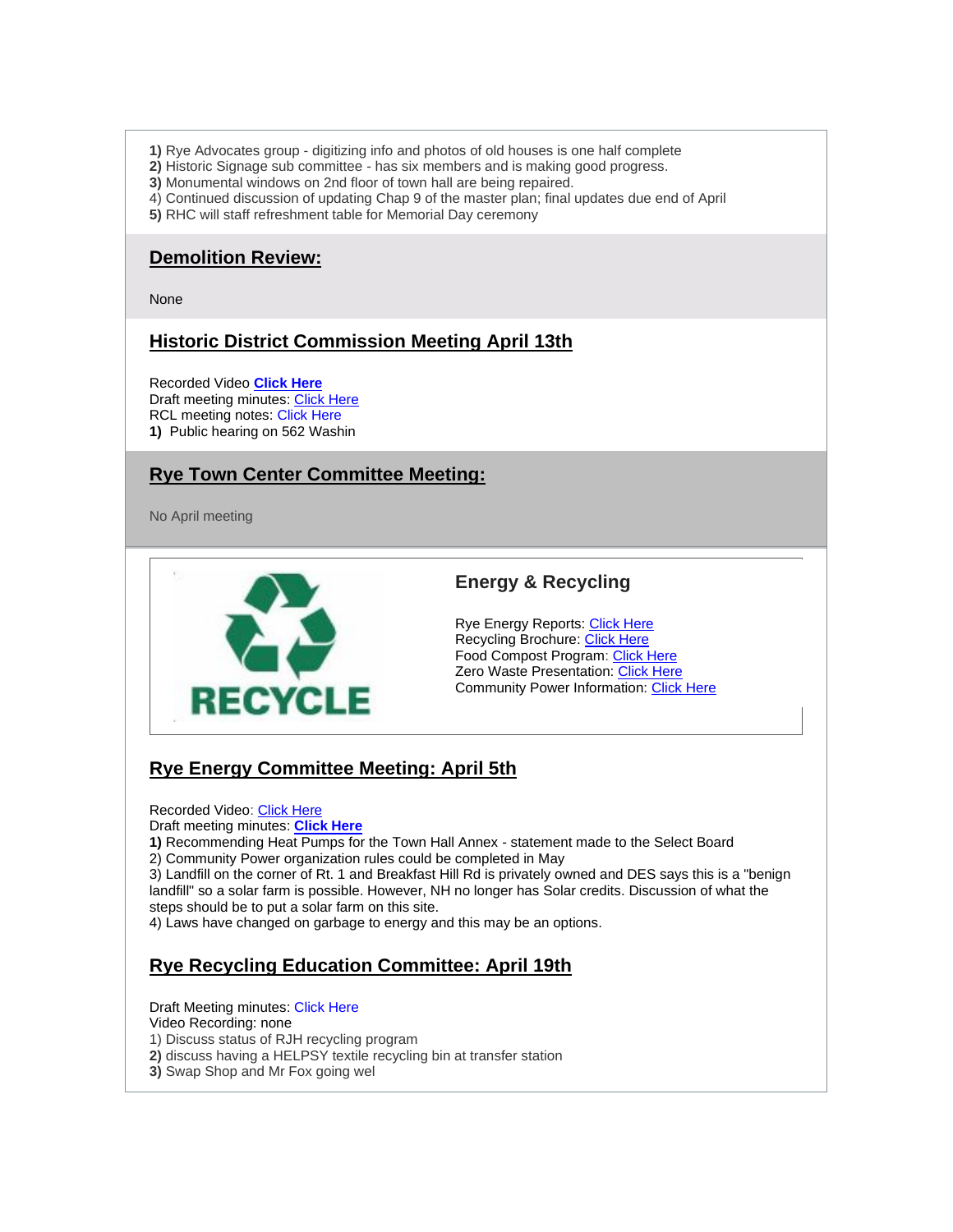**4)** discuss issues with Rye Energy Com. chair Tom Phau; Solid Waster Working Group got NH Leg to establish a committee to promote more recycling. .

### **Telecommunication Infrastructure Committee: March 31st**

Recorded Video: [Click Here](https://townhallstreams.com/stream.php?location_id=32&id=36502)



### **Mosquito**

Mosquito Complaint Form: [Click Here](https://www.town.rye.nh.us/sites/g/files/vyhlif3751/f/uploads/rmcc_complaint_report_form.pdf) 2020 Mosquito Control Notice: [Click Here](https://www.town.rye.nh.us/sites/g/files/vyhlif3751/f/uploads/rye_2020_0.pdf) Dragon Mosquito Program Overview: [Click Here](https://www.dropbox.com/sh/5x4xppdpjdwwpkl/AADqvMwqm98Ze-l5W_YnKQ1wa/2020%20Minutes/October?dl=0&preview=BOT+10-13-2020+Meeting.mp4&subfolder_nav_tracking=1)

# **Mosquito Commission Meeting: April 19th**

Draft Meeting minutes; none

Recorded Video: [Click here](https://townhallstreams.com/stream.php?location_id=32&id=44608)

Public Notice about spraying: [Click Here](https://www.town.rye.nh.us/sites/g/files/vyhlif3751/f/uploads/rye_spray_notice_2022.pdf)

1) Dragon Mosquito, received the permit to begin work for the season, and began spraying on April 13<sup>th</sup> **2)** Rye's 90 bee-keepers were notified in advance of spraying. Mosquito and tick activity begins in May, and the relatively mild winter results in good breeding conditions for mosquitos, as Dragon has observed already and will contest with constant larviciding.

**3)** The State Lab in Concord will begin testing on July 1st for Eastern Equine Encephalitis (EEE) and West Nile Virus (WNV);

**4)** The State feels that Jamestown Canyon Virus (JVC) is more widespread than thought, but will test for it only in areas where documented cases exist, which does not include Rye.

**5)** Dragon has constructed 16 new Greenhead traps, as needed, bringing the total number of traps to near 200 to be dispersed in Rye's marshes by the first week in July.



### **Beach Committee**

2018 Beach Committee Report: [Click Here](https://www.town.rye.nh.us/sites/g/files/vyhlif3751/f/uploads/beach_committee_report_2018.pdf) Parking Assessment Study: [Click Here](https://www.town.rye.nh.us/sites/g/files/vyhlif3751/f/uploads/traffic_assessment_0.pdf)

# **Beach Committee Meeting: April 20th**

Draft Meeting minutes: Not available Recorded Video: **[Click Here](https://townhallstreams.com/stream.php?location_id=32&id=44609)** RCL Meeting notes: Click [Here](https://ryecivicleague.org/wp-content/uploads/2022/04/Rye-Beach-Committee-meeting-summary-4.20.22.pdf)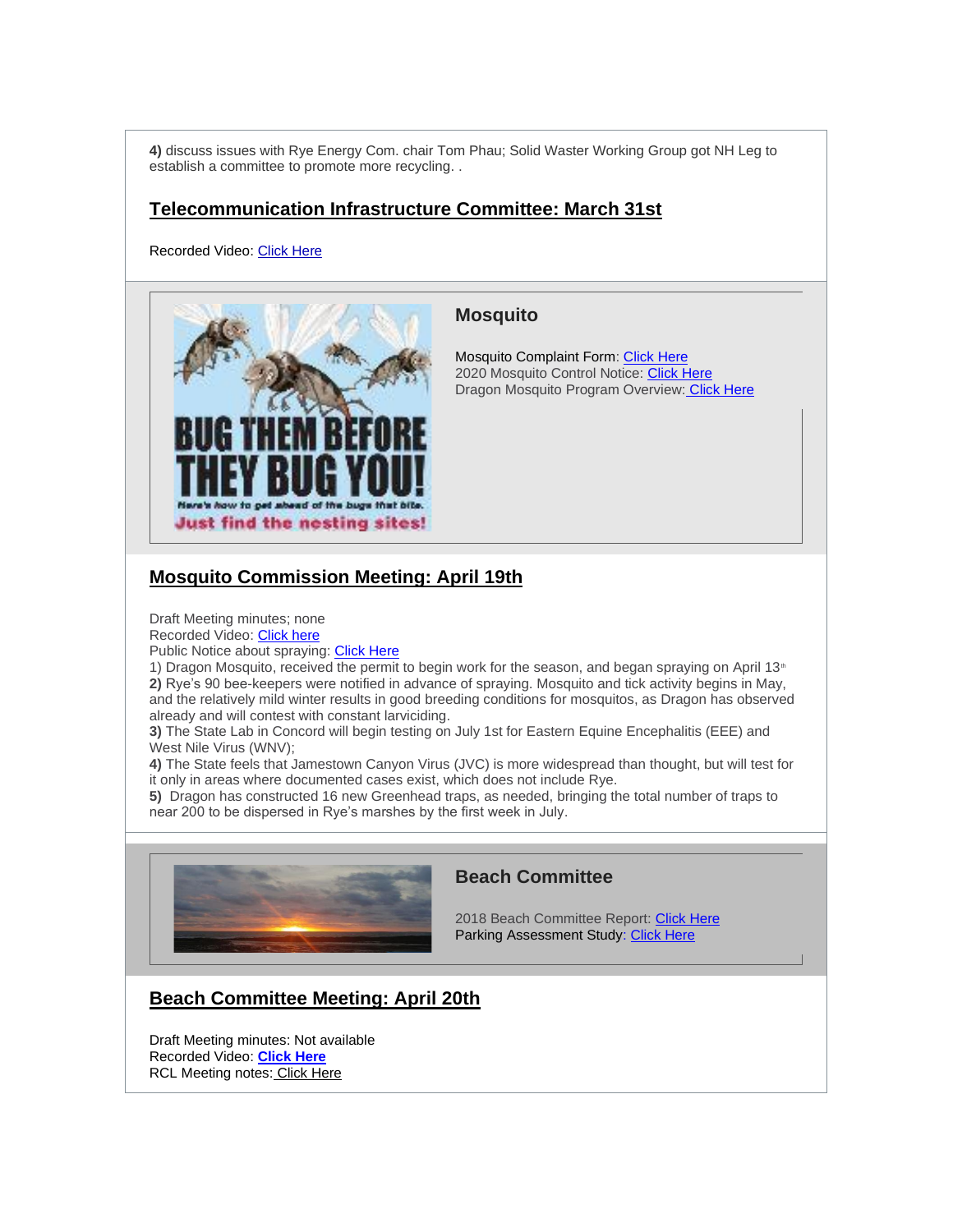**1)** Beach Parking sticker sales are trailing last year and no reported complaints so far.

- **2)** Many beach cleanups the last few weeks.
- **3)** Seacoast Science Center will be having a food truck this summer.
- **4)** Working on planning a Safety Walk with the Fire and Police Chief.
- **5)** Discussed Rye Magazine article to promote Carry In/Carry Out

| Summary of Rye Capital Project Requests: 2019 - |                |                                  |
|-------------------------------------------------|----------------|----------------------------------|
| 2024<br>Table 9                                 |                | <b>CIP Plans: Click Here</b>     |
| Projects under the Rye Board of Selectmen:      |                | Town 2022 Budget: 1 page summary |
| Town Buildings & Administration:                | 2018<br>Actual | Town 2021 MS-7: Click Here       |
| Scanning Documents For Storage                  | \$60,000       | Town 2020 Budget Sheet:          |
| Purchase of 500 Washington Road                 | \$0            | RWD 2022 Budget: Click Here      |
| Town Hall - Exterior Painting & Repair          | \$120,000      | RBVD 2022 Budget: Click Here     |
| Land Development Regulations Update             | \$23,205       |                                  |
| Old Police Station/Trolley Barn                 |                | JBVD 2022 Budget: Click Here     |
| <b>Town Buildings Total</b>                     | \$203.205      | School Budget: Click Here        |

# **Capital Improvement Plan (CIP) No Minutes**

1) **[Capital Improvement Plan](https://www.town.rye.nh.us/sites/g/files/vyhlif3751/f/uploads/2022-2027_cip_final.pdf)** accepted by the Select Board.

### **Budget Committee Meetings: April 26th**

#### Recorded Video: **[Click Here](https://townhallstreams.com/stream.php?location_id=32&id=44611)**

Draft Meeting minutes: None

1**)** School is applying fund balances to the approved Roof and Tuition funds approved in March.

**2)** Discussion about fuel contract as Rye has a municipal contract and that avoids paying State fuel taxes for vehicles.

**3)** Discussion of school population fluctuations, *Editors Note: Board could have referred to the data in the RCL Budget analysis.*

**4)** Great explanation of Select Boards plan for Town Hall Annex. 52 minute mark

**5)** Discussion of making the Building Department assistant full time (40 hours from 30 hours). Rye would now have two full time building inspectors and a full time assistant. This does not include the Land Use Assistant position (currently interviewing).

**6)** Discussion of Parson's Creek Watershed pollution shows members understand some, but not the entire situation.

#### **Districts 2022 Rye Beach Village District 1)** \$140,852 Budget was approved. **[Click Here](https://ryecivicleague.org/wp-content/uploads/2022/02/RBVD-2022-Proposed-Budget.pdf)** for details.

### **Jeness Beach District Budget**

**1)** \$92,545 budget was approved as the district funds are for the Hydrant costs and water. **[Click Her](https://ryecivicleague.org/wp-content/uploads/2022/02/JBVD-Budget-2022-1.pdf)**

### **Rye Water District Budget**

**1)** Total operating budget of \$1,761,760 **[Summary](https://ryecivicleague.org/wp-content/uploads/2022/02/RWD-BUDGET-SUMMARY-2022.pdf) [Details](https://ryecivicleague.org/wp-content/uploads/2022/02/RWD-BUDGET-2022.pdf) [Pie Chart](https://ryecivicleague.org/wp-content/uploads/2022/02/RWD-APPROPRIATIONS-BY-DEPT-2022.pdf)**

# **Trustee of the Trust Funds Meeting: December 7th**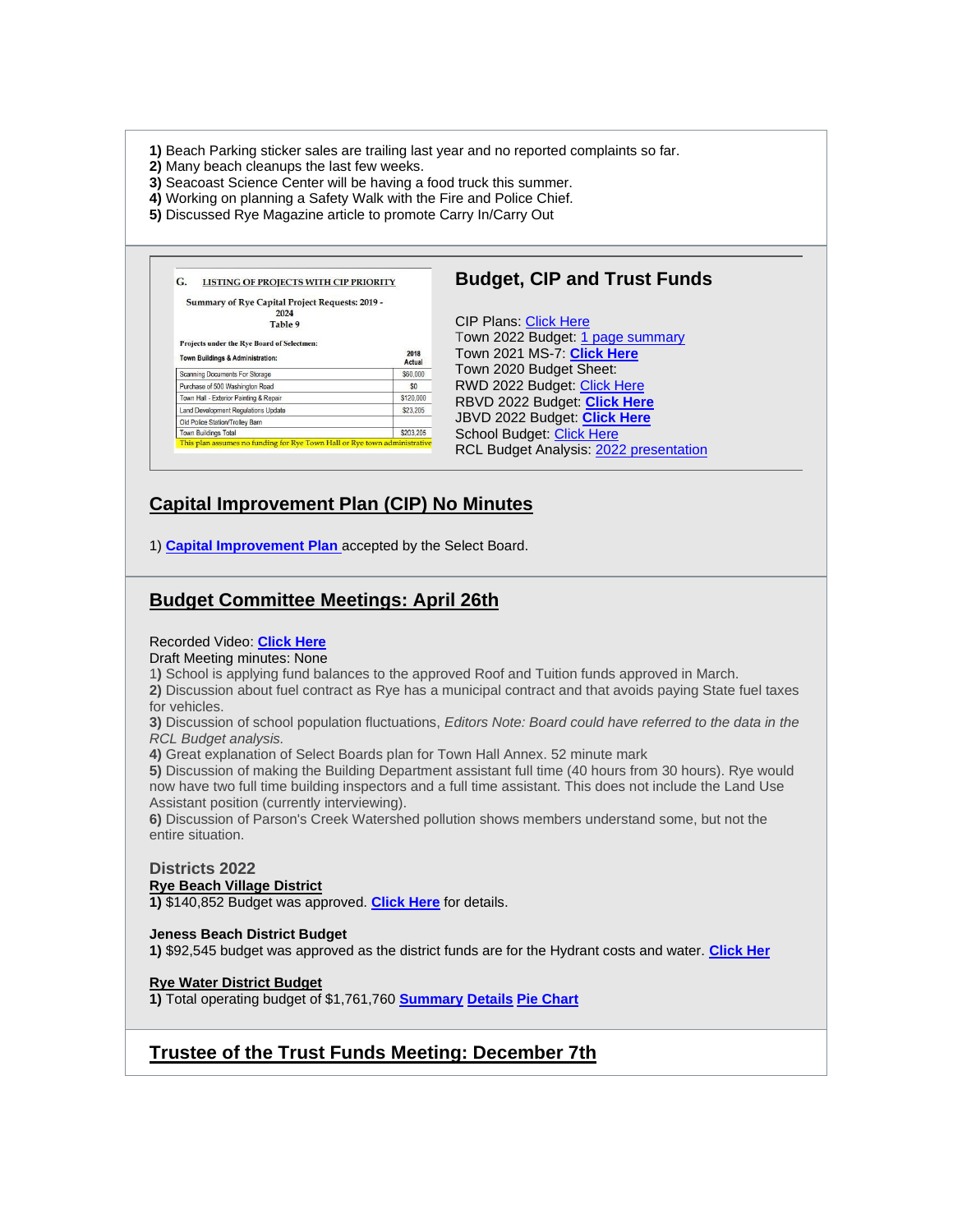Draft Meeting Minutes: [Click Here](https://www.town.rye.nh.us/sites/g/files/vyhlif3751/f/minutes/12-07-21_ttf_minutes.pdf) Recorded Video: [Click Here](https://www.townhallstreams.com/stream.php?location_id=32&id=41529) **1**) Trustees feel the at the portfolios are well positioned in the high dividend paying equities

### **Additional Town related Web Sites**

Rye Historical Society: [Click Here.](https://www.ryenhhistoricalsociety.org/)................Town Facebook page: [Click Here](https://www.facebook.com/TownofRyeNH/) Fire Department Facebook: [Click Here](https://www.facebook.com/RyeFireRescue/) Rye Beach & Jenness Beach District Information: [Click Here](https://ryecivicleague.org/?p=2380) NH's Citizen's Count: [Click Here](https://www.citizenscount.org/)

Rye Police Facebook Page: [Click Here](https://www.facebook.com/ryepolice/)

# **Rye Public Forum Discussion Topics at YOUR RYE NIGHT OUT**

Once the RCL monthly meeting concludes, there is a public forum discussion about current topics in town. All are welcome to join this discussion and introduce town-related topics. **[CLICK HERE](https://ryecivicleague.org/?p=6194)** for details

# **Other Town Activity**

### **About the Rye Civic League and the Civic News...**

The Rye Civic League (founded in 1968 by Frances Holway, Joan LaFrance and Marjorie Miller, disbanded in 1992 and revived in 2009) is a voluntary association that educates and motivates people to act as informed citizens of Rye.

To receive Town News go to the [Rye Civic League Website](http://r20.rs6.net/tn.jsp?t=xkvxbzabb.0.0.dyij4jiab.0&id=preview&r=3&p=http%3A%2F%2Fryecivicleague.org%2F) [a](http://r20.rs6.net/tn.jsp?t=xkvxbzabb.0.0.dyij4jiab.0&id=preview&r=3&p=http%3A%2F%2Fryecivicleague.org%2F)nd enter your name and e-mail.

All articles are written by the RCL editors. Questions or comments? Feel free to contact the RCL at [civicnews@ryecivicleague.org](mailto:civicnews@ryecivicleague.org)

### **Rye Town Handbook from the Rye Civic**

### **League:.................................................**

NOTE: 2020 Update is available at the Library, Native and other locations. All sections are also posted on the Rye Civic League website

The Rye Citizens' Handbook has been created by the RCL to provide a consolidated resource to assist citizens in interacting with the various employees, board and commission members of the Town. It contains a description of each of the positions and groups, together with the contact information for each. It provides a road map to assist citizens in interacting with each function. The document is fluid. The intention of the RCL is to revise the Handbook at least annually in response to changes in staff, board and committee memberships, and the laws. Special thanks to Mae Bradshaw who created and maintains the handbook. [Click Here for a PDF version of the handbook](https://ryecivicleague.org/wp-content/uploads/2021/10/final-handbook-2021-Final.pdf)

### **An Invitation to membership in the Rye Civic League.**

While the Civic News is free (distributed to over 1,300 people), the Civic League does have annual costs that are partly covered by members (people who contribute \$12 or more each year)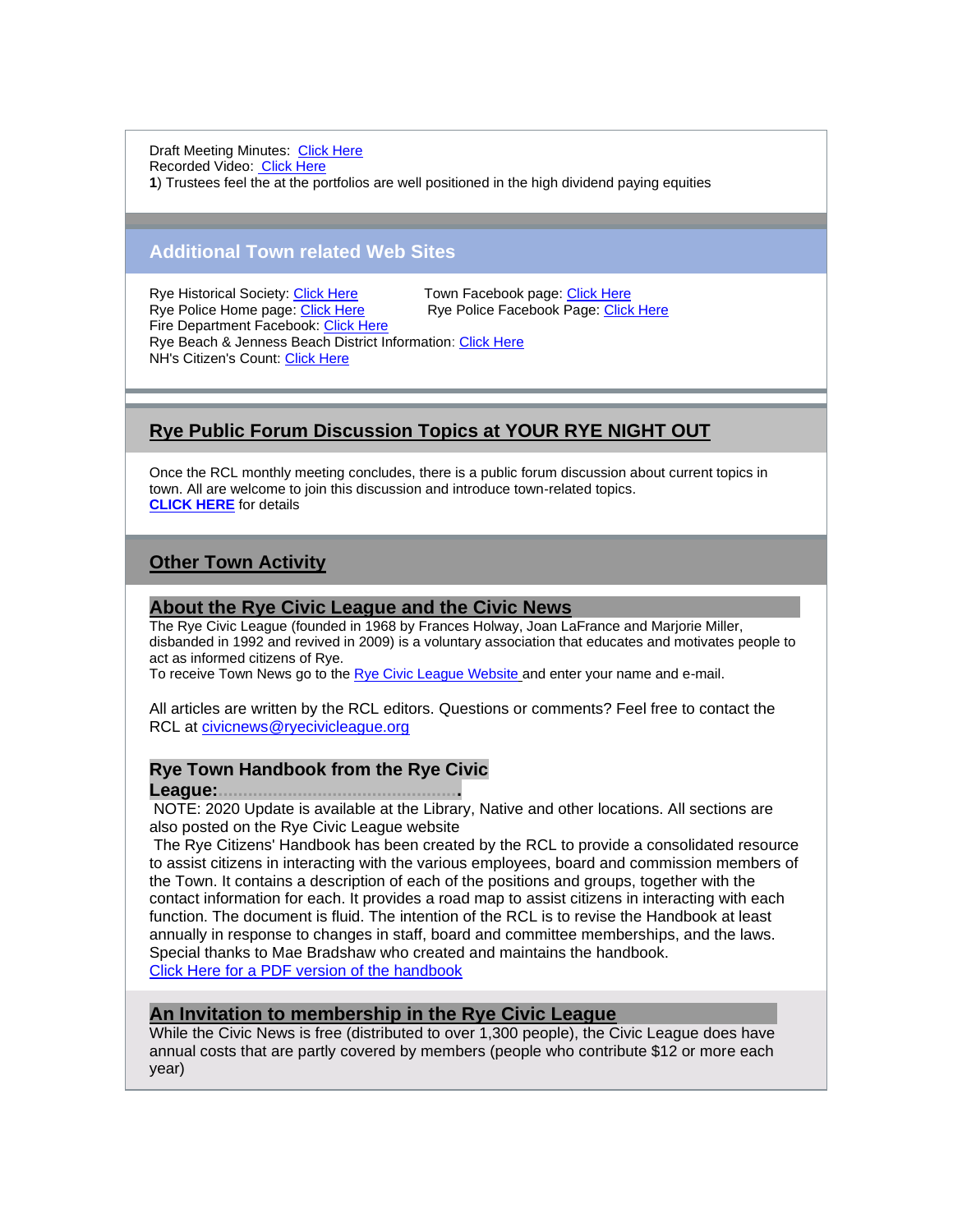Currently, only about 10% of the people who open the Civic News are members..

#### **Our annual costs are:**

- Website hosting and URL registrations
- Civic News E-mail distribution software (Constant Contact)
- NH Attorney General's fees for being a 501-C and NH Secretary of State filing fees
- Printing and other expenses
- Post Office Box

#### **Members receive:**

- Invitation to annual meeting in the Fall where members may discuss anything about the organization including the Civic News. Voting for directors, policy, etc...

- Invitation with agenda to each end of the month RCL meeting (currently hosted online) at the library where RCL business is discussed followed by an open public forum (no longer an RCL meeting). Meetings are the last Wednesday of the month, RPL 7:30pm

- The knowledge that you are participating in raising citizen awareness of, and promoting participation in Rye's important civic affairs.

### **Become a member or renew!!!!**

The Rye Civic League is a non-profit 501 c3 organization

[Click Here](https://www.paypal.com/donate?hosted_button_id=TF7ZYQ2M4EJR4) to make an online membership donation via Paypal including via a credit card. [Click Here](http://r20.rs6.net/tn.jsp?t=xkvxbzabb.0.0.dyij4jiab.0&id=preview&r=3&p=http%3A%2F%2Fryecivicleague.org%2Fwp-content%2Fuploads%2F2013%2F05%2FRCL-Membership-Drive-Letter-2013.pdf) to read the invitation and complete the membership form

Membership and donations can be made by credit card via our Paypal link

at [www.ryecivicleague.org](http://r20.rs6.net/tn.jsp?t=xkvxbzabb.0.0.dyij4jiab.0&id=preview&r=3&p=http%3A%2F%2Fwww.ryecivicleague.org) or by mail to Rye Civic League P.0. Box 971 Rye, NH 03870.

#### **Get Involved:**

The Rye Civic League is a registered 501(c)(3) non-profit organization and such organizations are only as good as their membership base whether that is through paid dues, gifts in kind and active participation. What RCL really needs at this time, in addition to regular \$12 dues, is more active members who can assist with RCL tasks relating to the writing of the Civic News and other activities.

- Summarize a town meeting for the Civic News
- Editing the Civic News content
- Helping with Candidates Night and other civic events
- Social Media savvy person

- Website and help to fulfill our "digital transformation" vision. We envisioned a more effective capture of meeting summaries, a much better website and more dynamic communication.

### **Contact Info**

Rye Civic League: [civicnews@ryecivicleague.org](mailto:civicnews@ryecivicleague.org)  Steven Borne - President

The Rye Civic League was re-formed to promote public awareness by informing residents about the town's business and its responsiveness to its citizens. The organization also offers townspeople an opportunity to bring issues forward for discussion and unbiased resolution. Its primary purpose is to help residents of Rye, NH to act as informed citizens and thereby improve and develop our community.

Rye Civic League | RCL , PO Box 971, Rye, NH 03870

[Unsubscribe {recipient's email}](https://em-ui.constantcontact.com/em-ui/em/frame/previewtest/4cb2e6a3-f084-416d-9c03-29fd33a762a3?previewTestJSVersion=0.1.226&previewTestJSHash=bdac8b0d43f4bbfe8cb5)

[Update Profile](https://em-ui.constantcontact.com/em-ui/em/frame/previewtest/4cb2e6a3-f084-416d-9c03-29fd33a762a3?previewTestJSVersion=0.1.226&previewTestJSHash=bdac8b0d43f4bbfe8cb5) | [Constant Contact Data Notice](https://www.constantcontact.com/legal/customer-contact-data-notice)